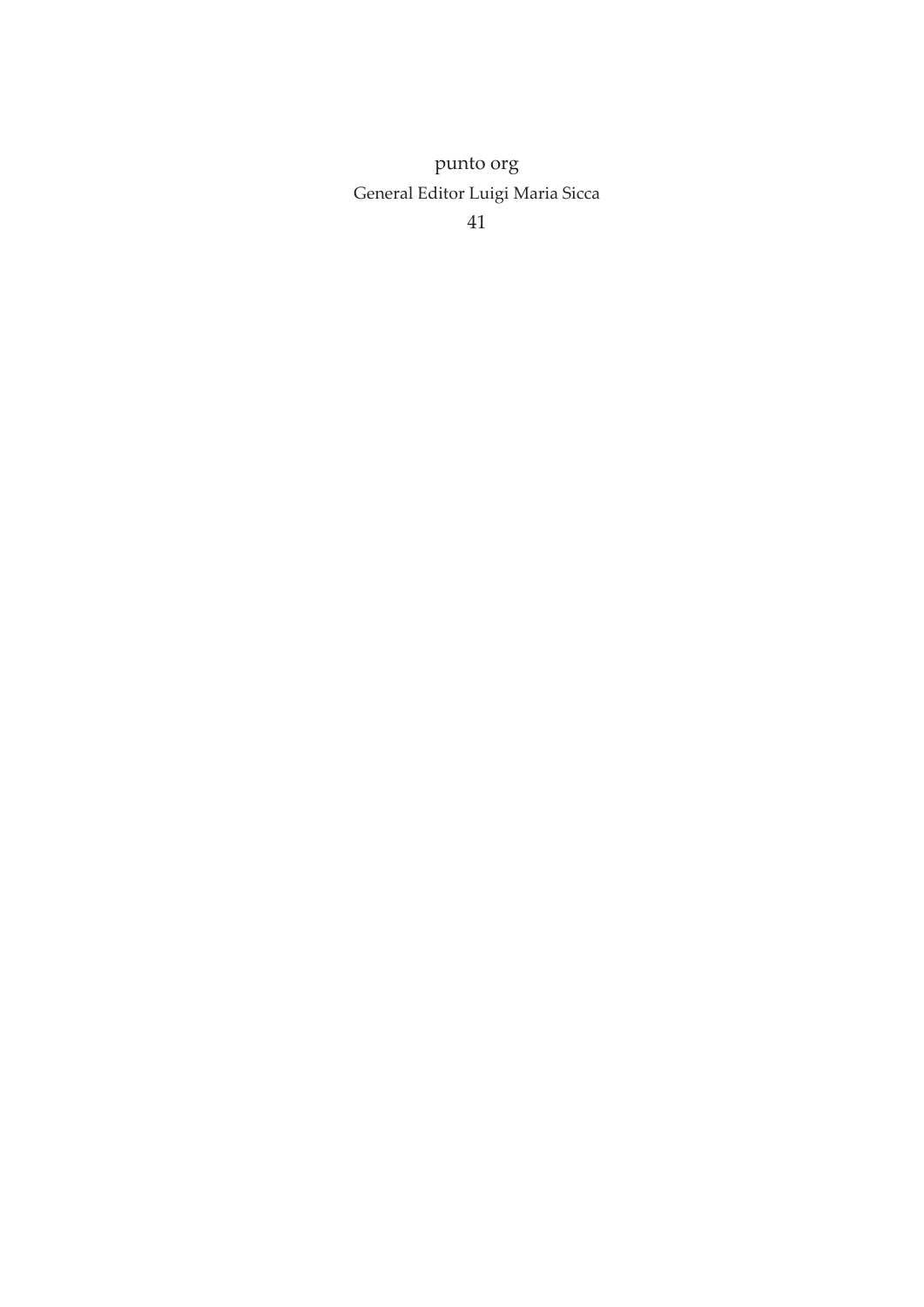IlarIa BoncorI

# RACE, ETHNICITY AND INCLUSION *The University of Essex Reader*

foreword *Anthony Forster*

postface *Martyna Śliwa*

Editoriale Scientifica Napoli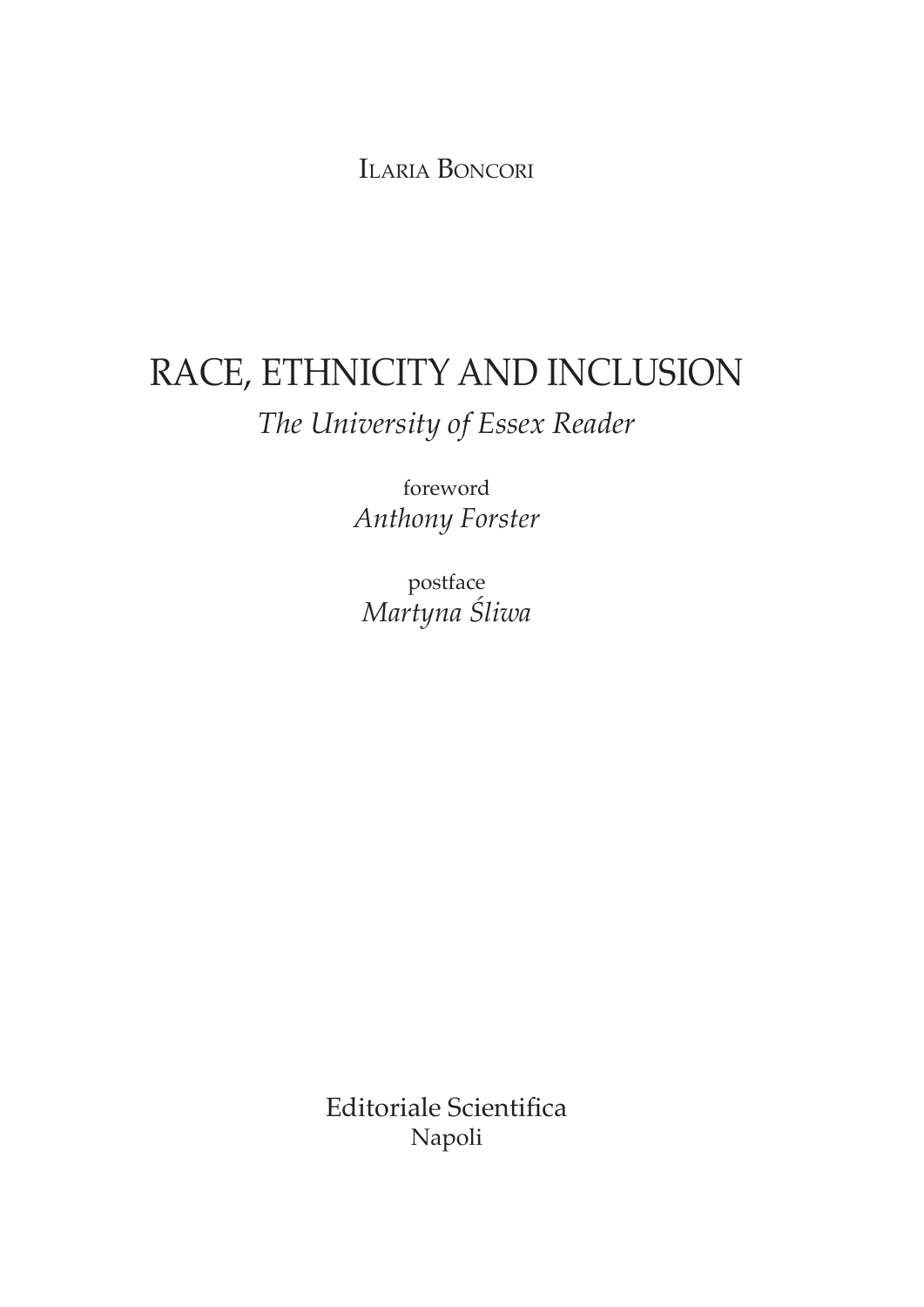*All rights reserved*

© Copyright 2018 by Editoriale Scientifca s.r.l. Via San Biagio dei Librai, 39 - 80138 Napoli www.editorialescientifca.com info@editorialescientifca.com

ISBN 978-88-9391-273-0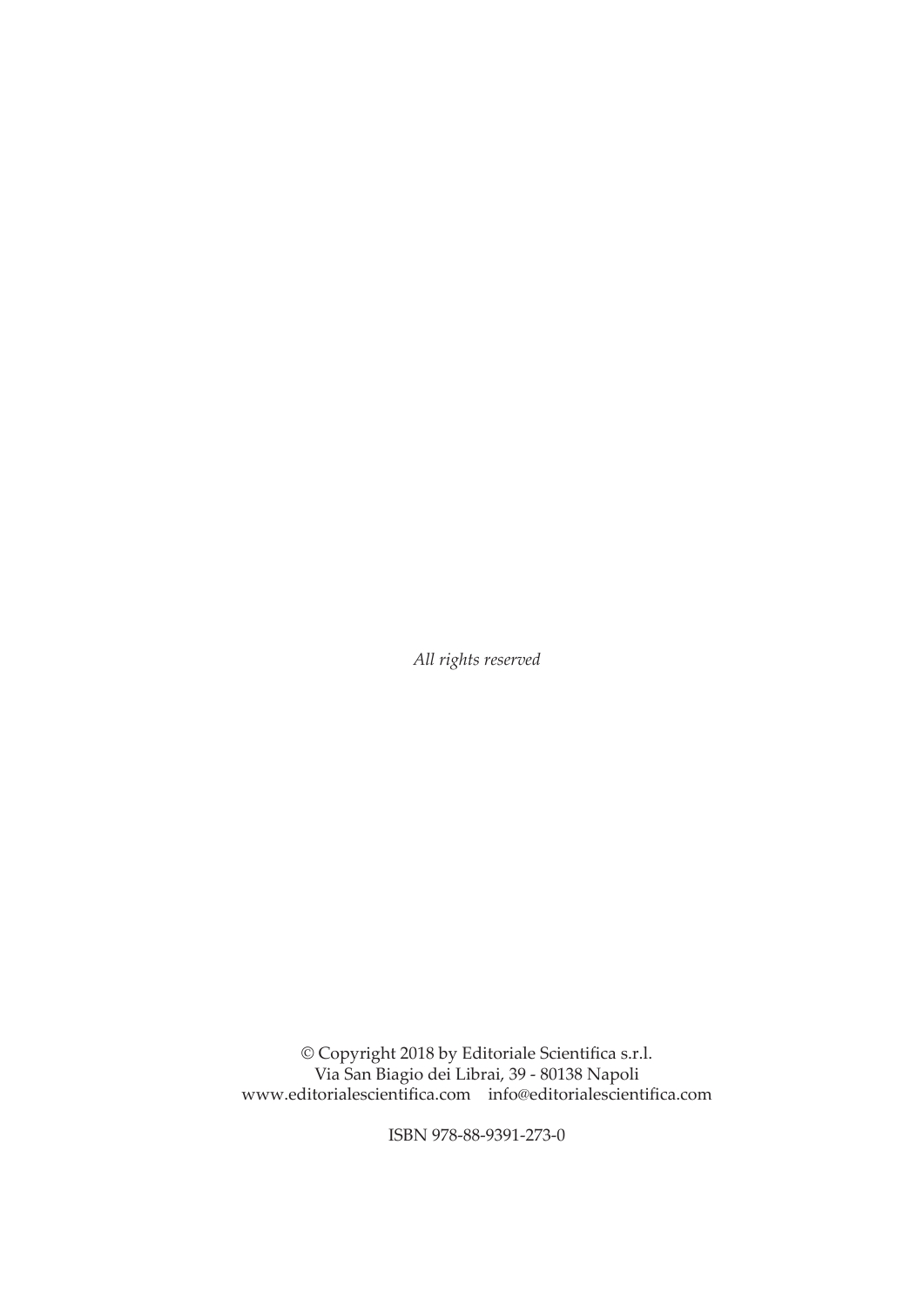# **Contents**

- 9 Foreword *Anthony Forster*
- 11 Editor's Introduction *Ilaria Boncori*

## Part 1

#### **Social, financial and economic perspectives**

- 25 1. Skin, body, gender and colourism: reflections on the invention of the not quite black race *Robin West and Angella Denman*
- 43 2. Colourism today: media, skin tone and the beauty ideal *Angella Denman and Robin West*
- 59 3. Conviviality in the world of "many multiplicities": its varieties, challenges, and rewards *Ewa Morawska*
- 81 4. Is money colour-blind? Financing ethnic minority businesses *Haji Yakubu and Ilaria Boncori*
- 95 5. Confronting the negative connotations of race and ethnicity *Jacob Agyemang*
- 111 6. Ethnic and racial harassment in britain *Alita Nandi*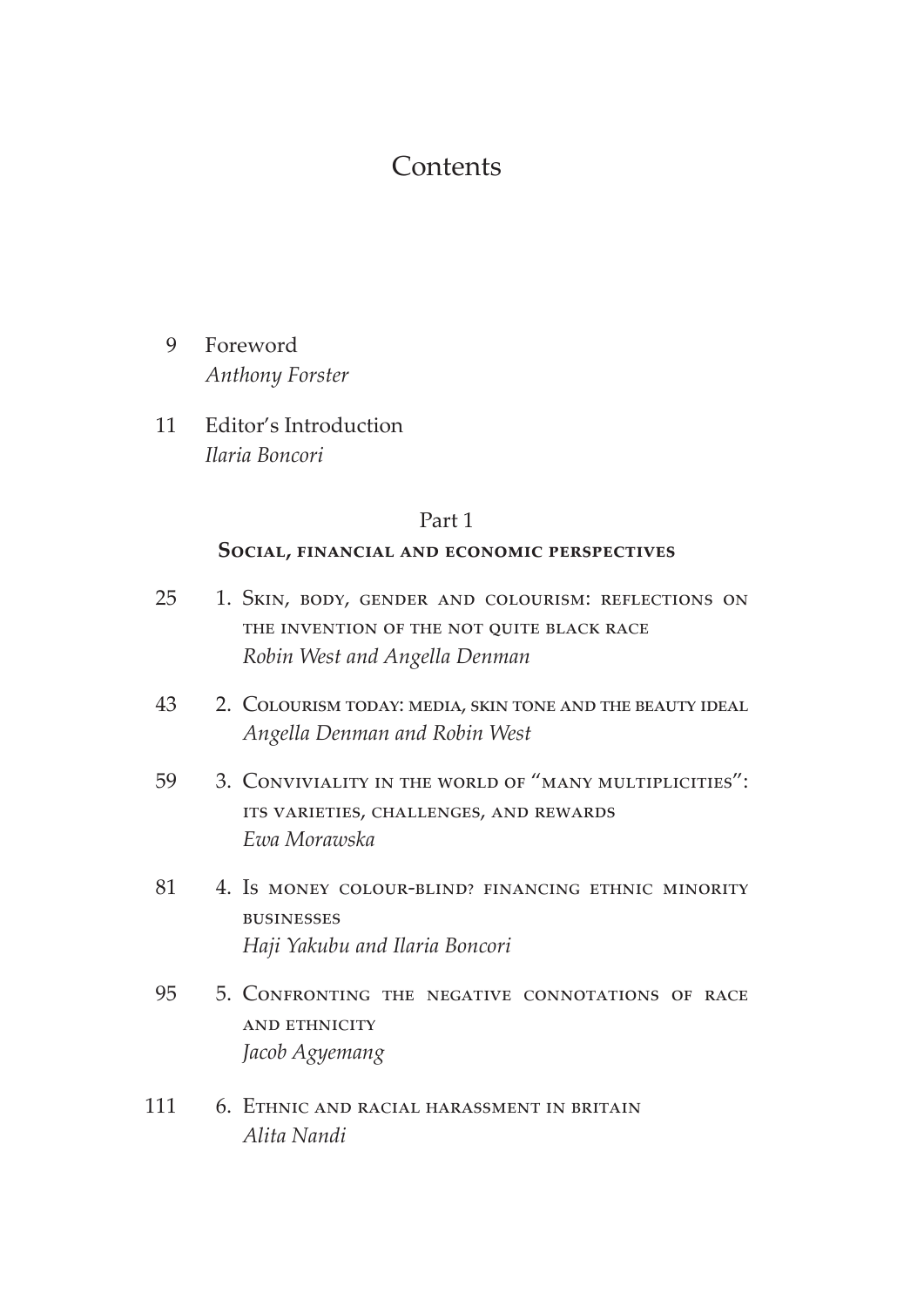#### Part 2

### **Personal experiences**

- 121 7. Facing and overcoming racial discrimination as a student and as student union president *Zoe Garshong*
- 135 8. My story *Mina Manning*

#### Part 3

#### **teaching and learning**

- 147 9. Brexit, belonging and citizenship: a historical view *Mathew Grant*
- 163 10. Living and researching the west african diaspora to the United Kingdom *Ndella Senghore*
- 183 11. Can we please keep talking…? the importance of sustaining inclusive dialogue about race and ethnicity in teaching and learning *Ruth Clayton Windschefel*
- 205 Postface *Martyna Śliwa*
- 211 Index
- 219 punto org book series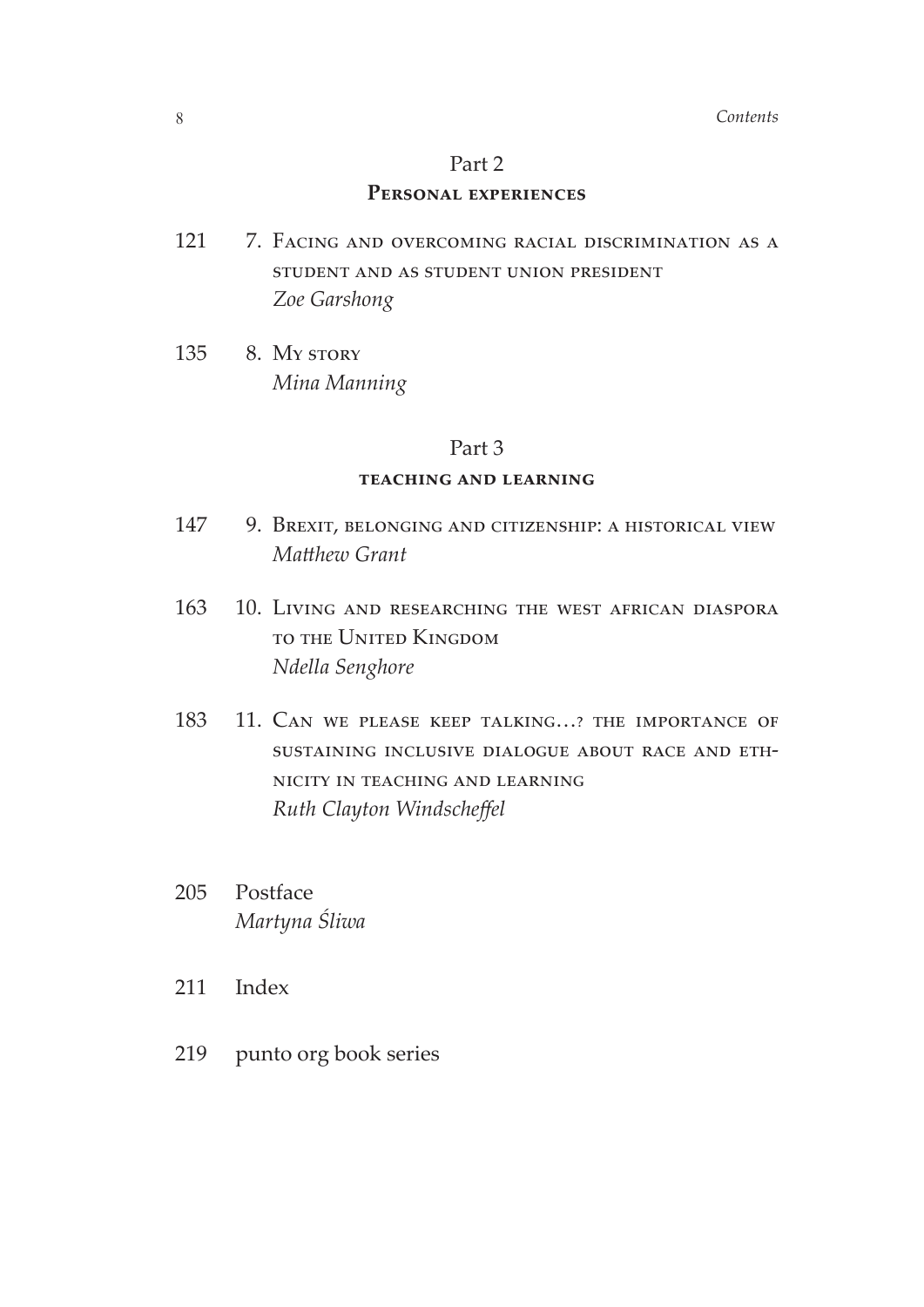## Foreword

I am delighted to write this foreword for the *Race, Ethnicity*  and *Inclusion* volume written by staff and students at the University of Essex. Following from the success of our frst collection of contributions (*LGBT+ Perspectives – The University of Essex Reader*), this second edited book reinforces once again our University's commitment towards Equality, Diversity and Inclusion.

At Essex, we pride ourselves on our being part of an inclusive and diverse learning community which ensures equality of opportunity for all its members, and that treats all its members with equal respect and dignity at all times. We have a very multicultural and multinational community of staf, students and visitors across our three campuses. We consider our diversity a powerful resource and a source of strength that allows us to benefit from the talents of individuals from all ethnic and cultural backgrounds. In May 2017, the University of Essex joined Equality Challenge Unit's Race Equality Charter (REC) to further enhance the representation, progression and success of minority ethnic staff and students within higher education.

The University of Essex is a place of inclusion where every person's identities and background are embraced, and where all members of our internal and external community are valued as individuals and not just as members of a group. This volume reflects our ethos in its contents and form – it is interdisciplinary in its themes and inter-generational in its authorship. Also, the chapters in this book offer insights from a wide range of expe